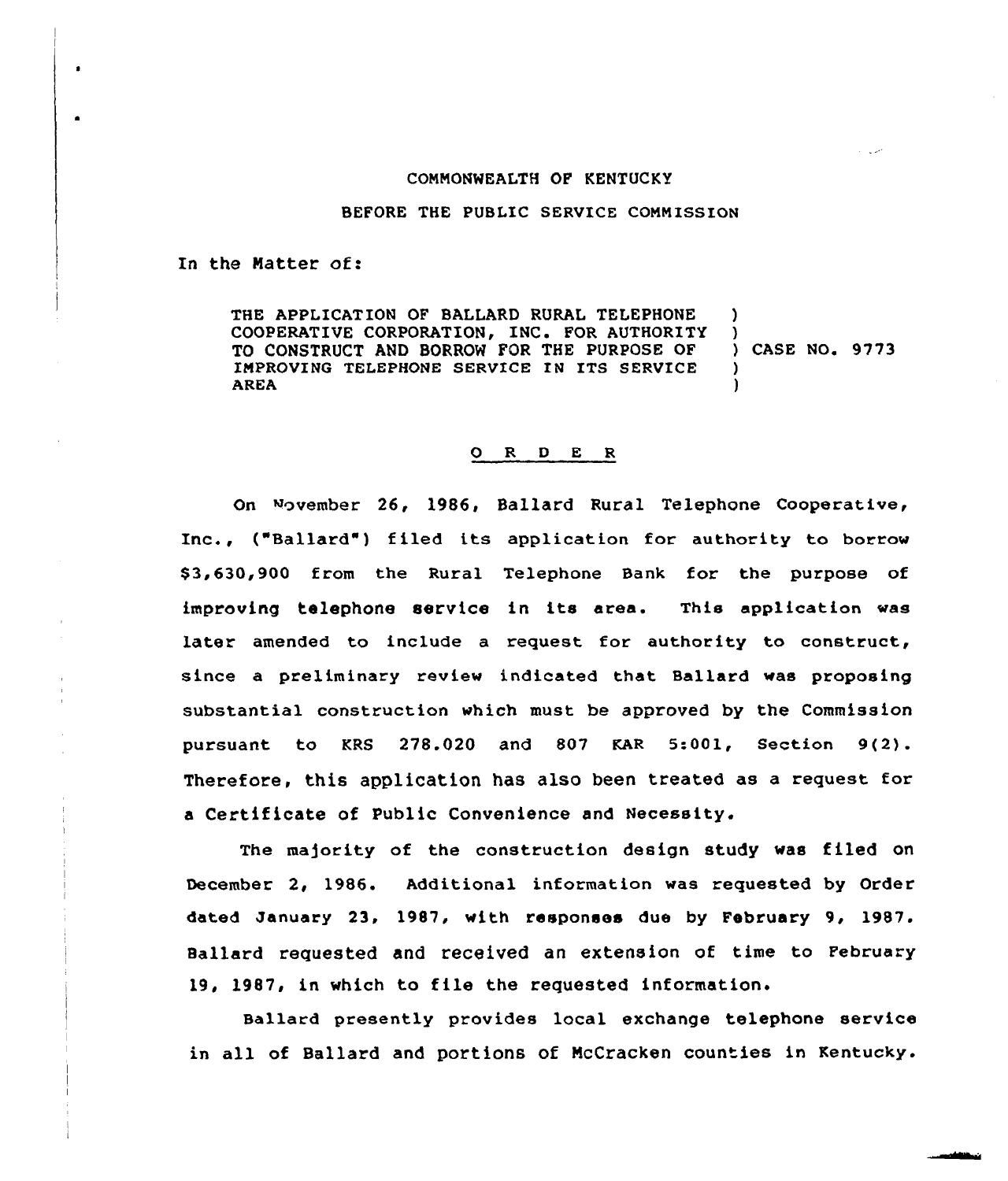The system consists of seven exchange areas which range in size from 378 to 938 subscribers. As of June 30, 1985, the total number of subscribers was 4,841.

According to its application, Ballard proposes to replace all existing electromechanical central office equipment with digital equipment. The design includes a host office located in the LaCenter exchange, with six remote switches in the remaining exchanges. All remote switches, with the exception of the Gage office, will be capable of "stand alone" operation. Since there have been difficulties with rain water leaks and associated damage in the Kevil and Gage central office buildings, these will be replaced. The present buildings are of Armco steel products constructed in the early 1950's, and will be replaced with masonry-type buildings. The Kevil building will require a new site. <sup>A</sup> commitment has been obtained from <sup>a</sup> property owner for <sup>a</sup> site within 50 feet of the existing structure.

Included in the central office equipment estimates are sufficient "T" carrier toll circuits to serve a 5-year projection of subscribers. Digital "T" span line equipment for the host-remote circuits will replace the existing EAS circuits and will operate over existing screened cable. Buried air core cable in the Bandana, Barlow, Gage, LaCenter, and Wickliffe exchanges is already in the process of being replaced with buriad filled cable. The design study includes provisions for replacement of remaining air core cable in the Heath and Kevil exchange areas.

The estimated cost of construction based on the 5-year subscriber projection is \$3,094,696. Engineering costs are

 $-2-$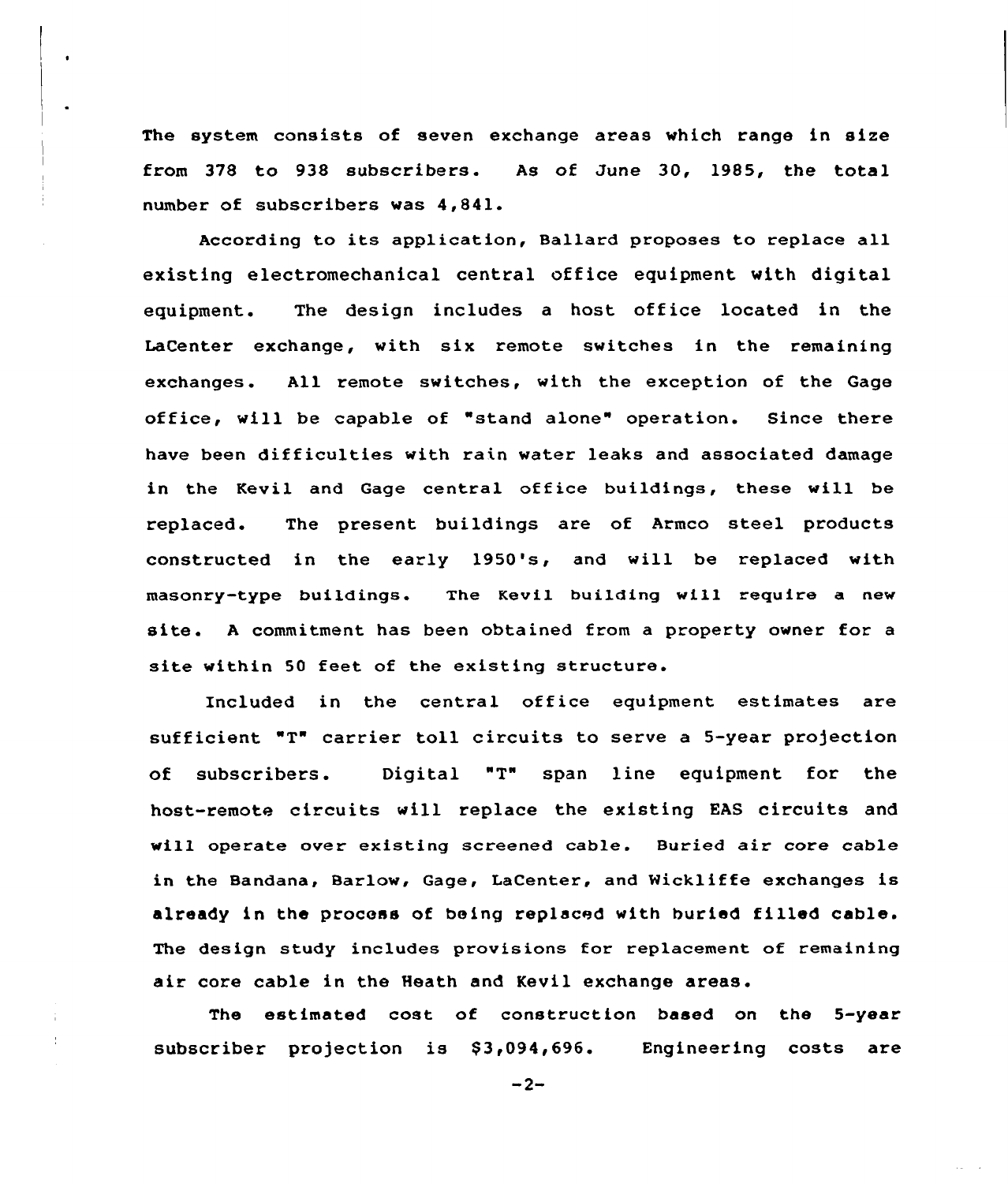estimated at \$330,000 for a total of \$3,424,696. Estimates were provided for the 10- and 20-year projections. However, it is assumed that considerable modifications will occur before construction on these projects will begin; therefore, Commission approval should be sought at least <sup>6</sup> months prior to the beginning of this construction.

Since the construction will involve the addition of equipment requiring the establishment of new plant sub-account numbers it is suggested that the appropriate depreciation schedule be thoroughly reviewed to ensure correct application of depreciation rates. For instance, the majority of the present central office equipment is in the step-by-step subaccount with a rate of 9.1 percent. The new equipment will be in the digital subaccount, which has a rate of only 4.5 percent. From the application, it is not clear that this change in subaccount rates was accurately reflected in the 5-year income statement projections. However, if an error of this nature did occur, its effect would be a decrease in projected depreciation expense. Since the full impact cannot be readily determined, the Commission will not require corrections at this time. However, the Commission will monitor results to determine full compliance with appropriate depreciation rates.

Additionally, it should be noted that the acceptance of the average depreciation parameters precludes the booking of "extraordinary retirements" for various outside plant accounts when these retirements are associated with on-going construction programs. The application also indicates the intention to amortize other selected accounts. Any such amortization will

 $-3-$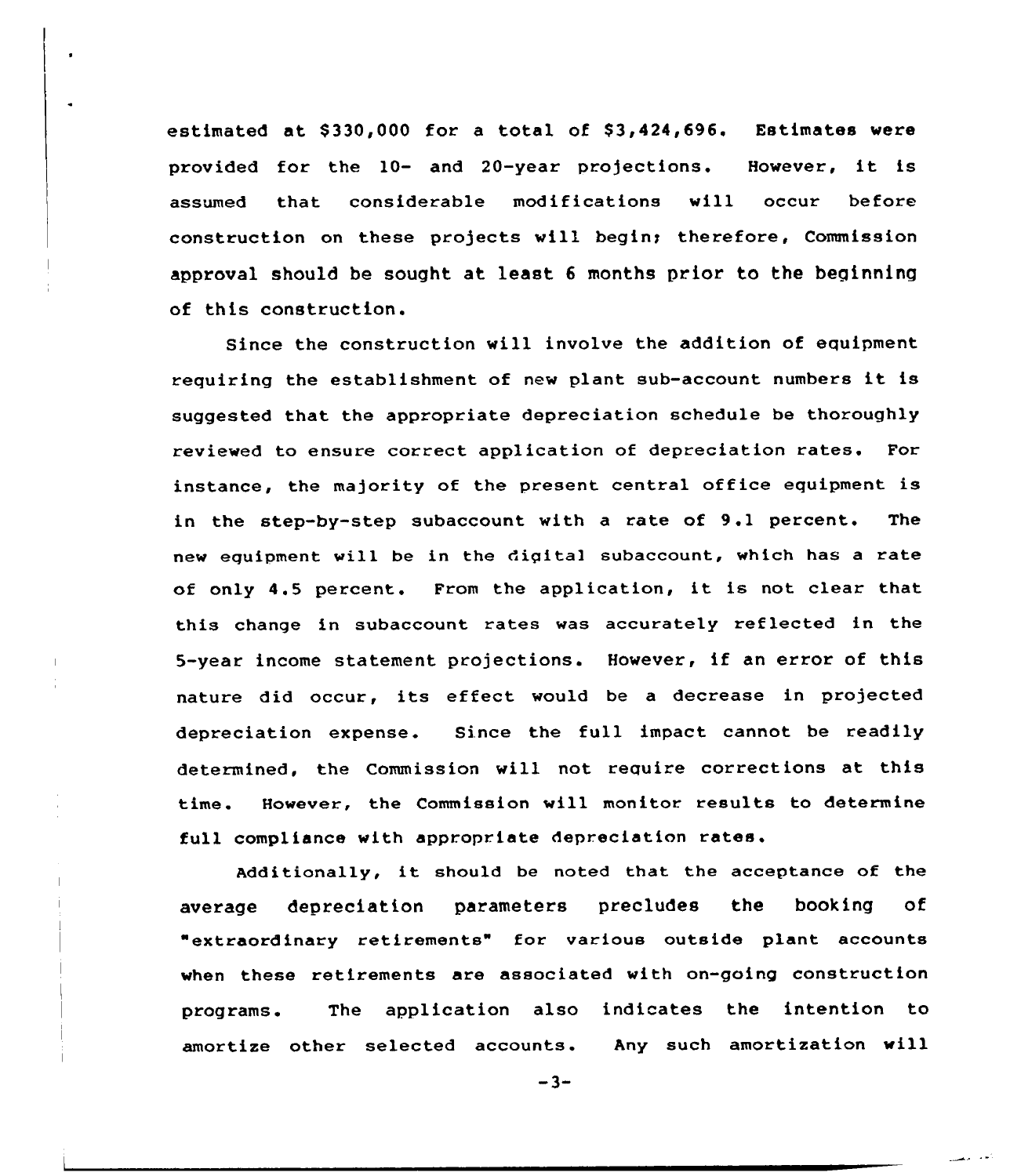require specific Commission approval and should be applied for when exact details are known.

 $\bullet$ 

Ballard is seeking to borrow funds from the Rural Telephone Bank with the loan being administered by the Rural Electrification Administration ("REA"). On November 12, 1982, the Franklin Circuit Court issued its opinion in West Kentucky RECC v. Energy Regulatory Commission. Therein, the court held that the Commission had no authority to approve or disapprove borrowings from REA since the REA is an agency of the federal government and KRS 278.300(10) exempts such borrowing from Commission regulation, Accordingly, the Commission takes no action on the REA portion of Ballard's proposed borrowing.

## FINDINGS AND ORDERS

The Commission, having considered the evidence of record and being advised, is of the opinion and finds thats

1. Public convenience and necessity require that the construction proposed in the application for the 5-year subscriber projection be performed and that a Certificate of Public Convenience and Necessity be granted.

2. Ballard should keep the Commission informed of its progress on this construction project by filing a copy of all progress reports submitted to the REA with this Commission.

3. Ballard should review the appropriate depreciation schedule to ensure that proper rates are bning applied.

4. Ballard should apply for Commission approval before amortizing any of its plant accounts.

-4-